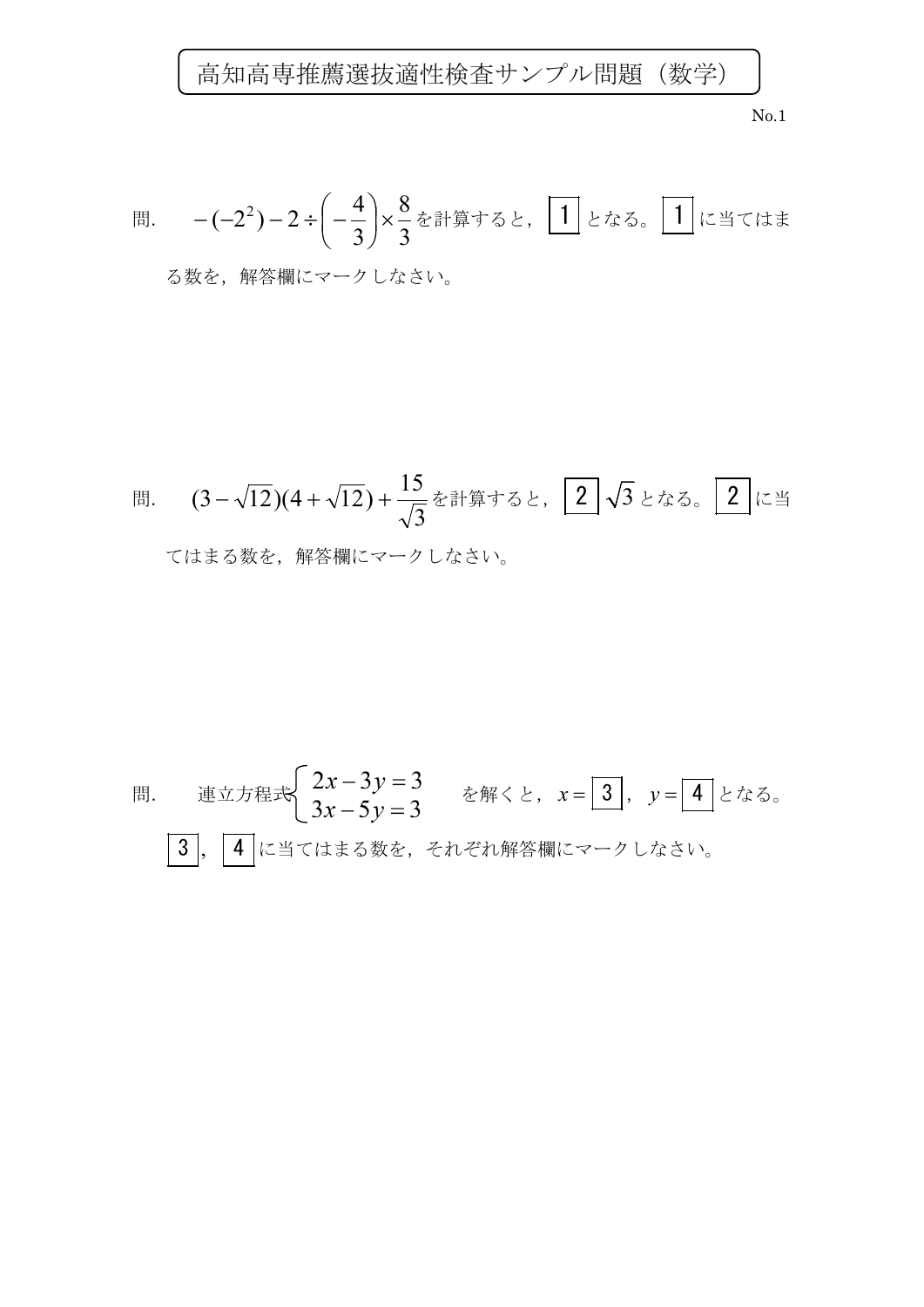

No.2

問. *x* = 3 + √3のとき,*x*<sup>2</sup> − 6*x* + 13 の値を計算すると 5 となる。 5 に当てはまる数を,解答欄にマークしなさい。

問題. 方絶式
$$
4x^2 = (x+6)^2
$$
を解くと,  $x = -\boxed{6}$ ,  $\boxed{7}$ となる。 $\boxed{6}$ ,  $\boxed{7}$   
に当てはまる数を, それ解筨襴にマークしたさい。

問題、関数
$$
y = \frac{a}{x}
$$
のグラフが点(4, 2)を通る。xの変城が1 $\leq x \leq 2$ のとき,  
 $y$ の変城は 8 $\leq y \leq 9$ である。8, 9に当てはする数を, それそれ  
解筨構にマーウしたさい。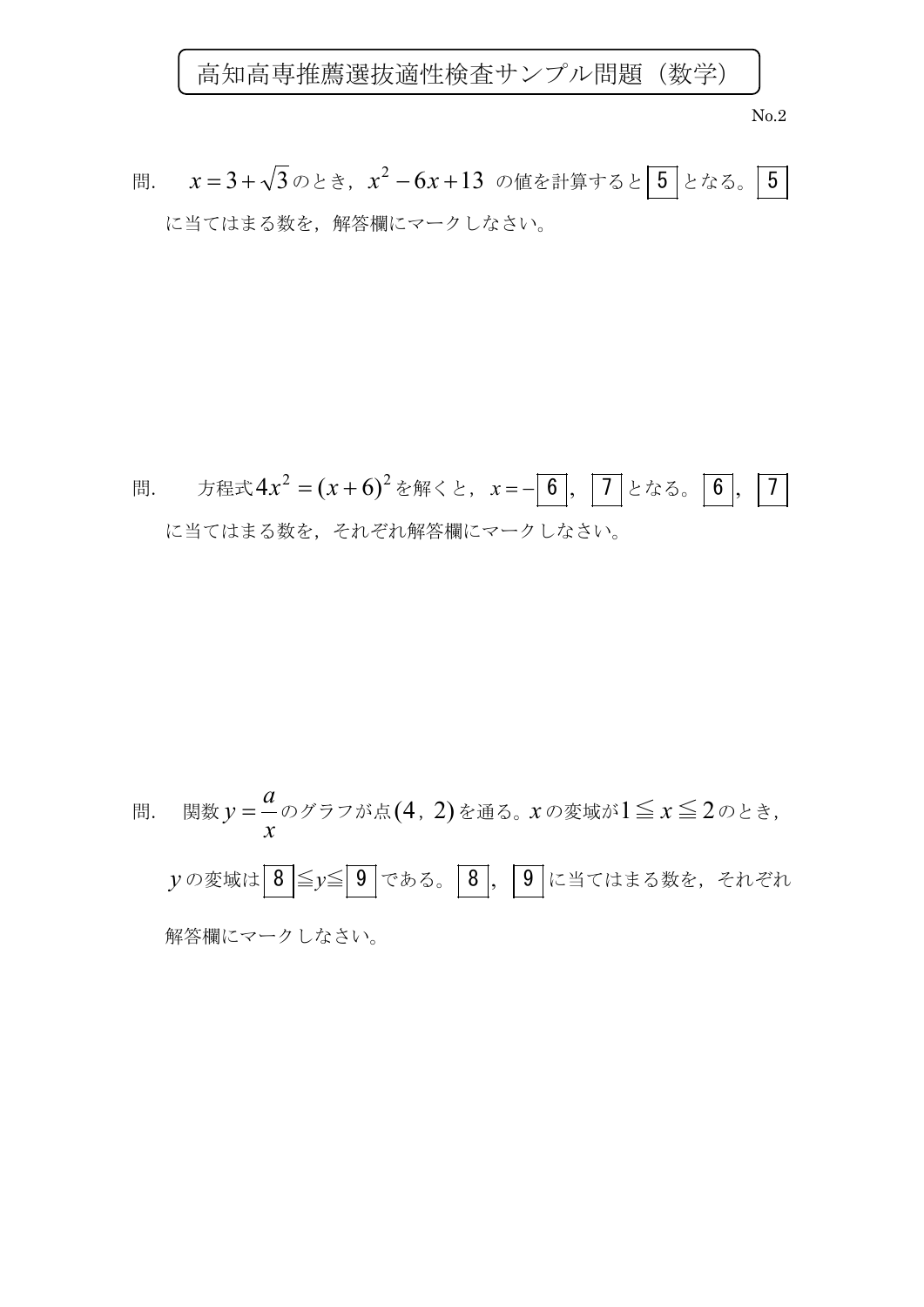No.3

問. 関数  $y = ax^2$ のグラフと傾き - の直線が2点A, Bで交わり, A, B の *x* 座標はそれぞれ, −2, 5 である。このとき a =  $\frac{1}{\sqrt{10}}$  である。 10 に当てはまる数を,解答欄にマークしなさい。 1 10 2 1

問. 下の図は、枠の中にある9つの値を箱ひげ図で表したものである。

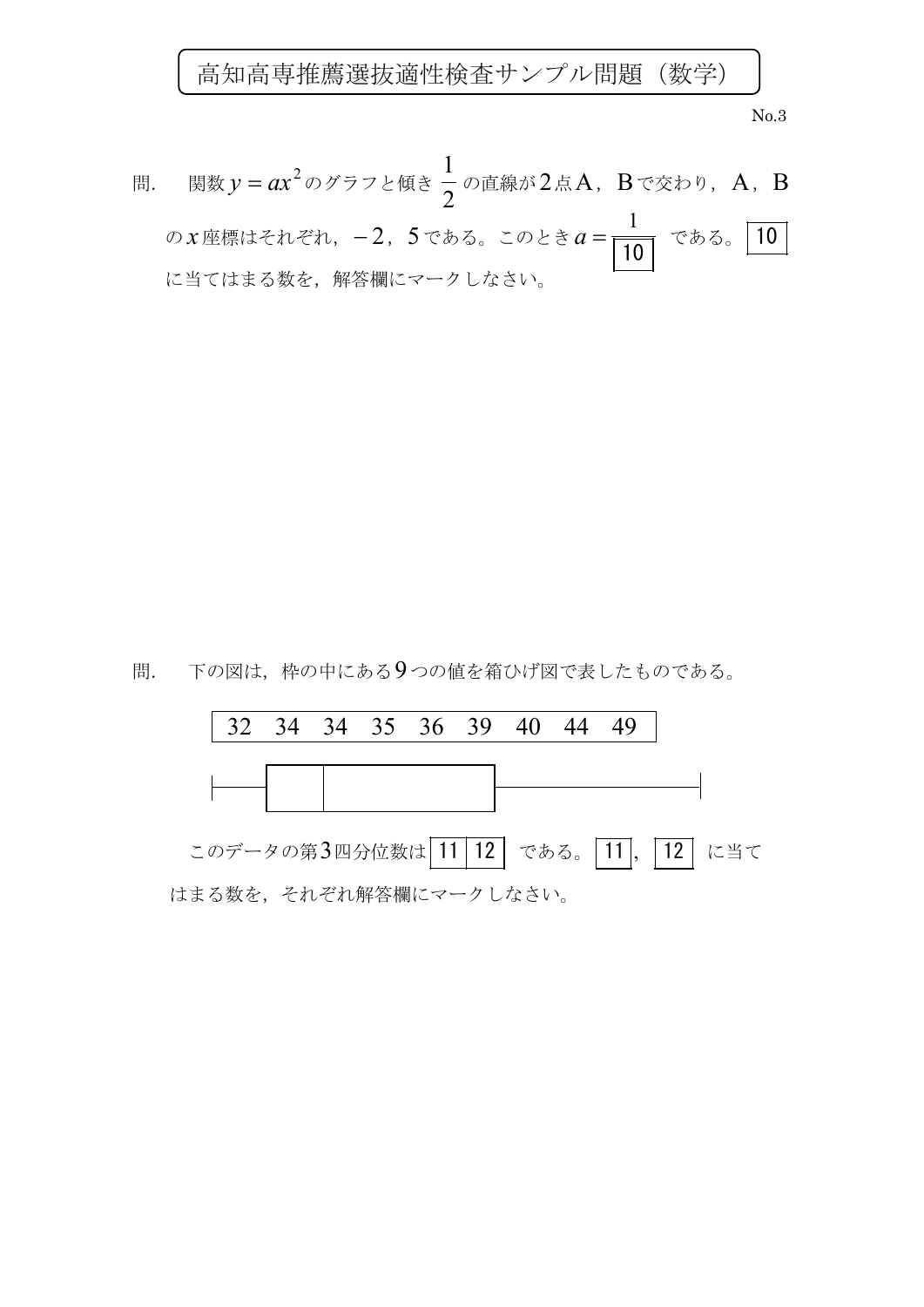No.4



問. 右の図の平行四辺形ABCDの **CONTROLLER DESCRIPTION OF REAL PROPERTY**  辺AB上に,点P を AP : PB = 2 :1となるようにとる。 また、辺AD上に、点 $Q$ を AQ:QD = 3: 2となるようにとる。このとき, 平行四辺形 ABCD の面積は三角形 PDQ の面積の | 15 | | 16 | 倍であ  $|16$ る。 15, 16 に当てはまる数を、それぞれ解答欄にマークしなさい。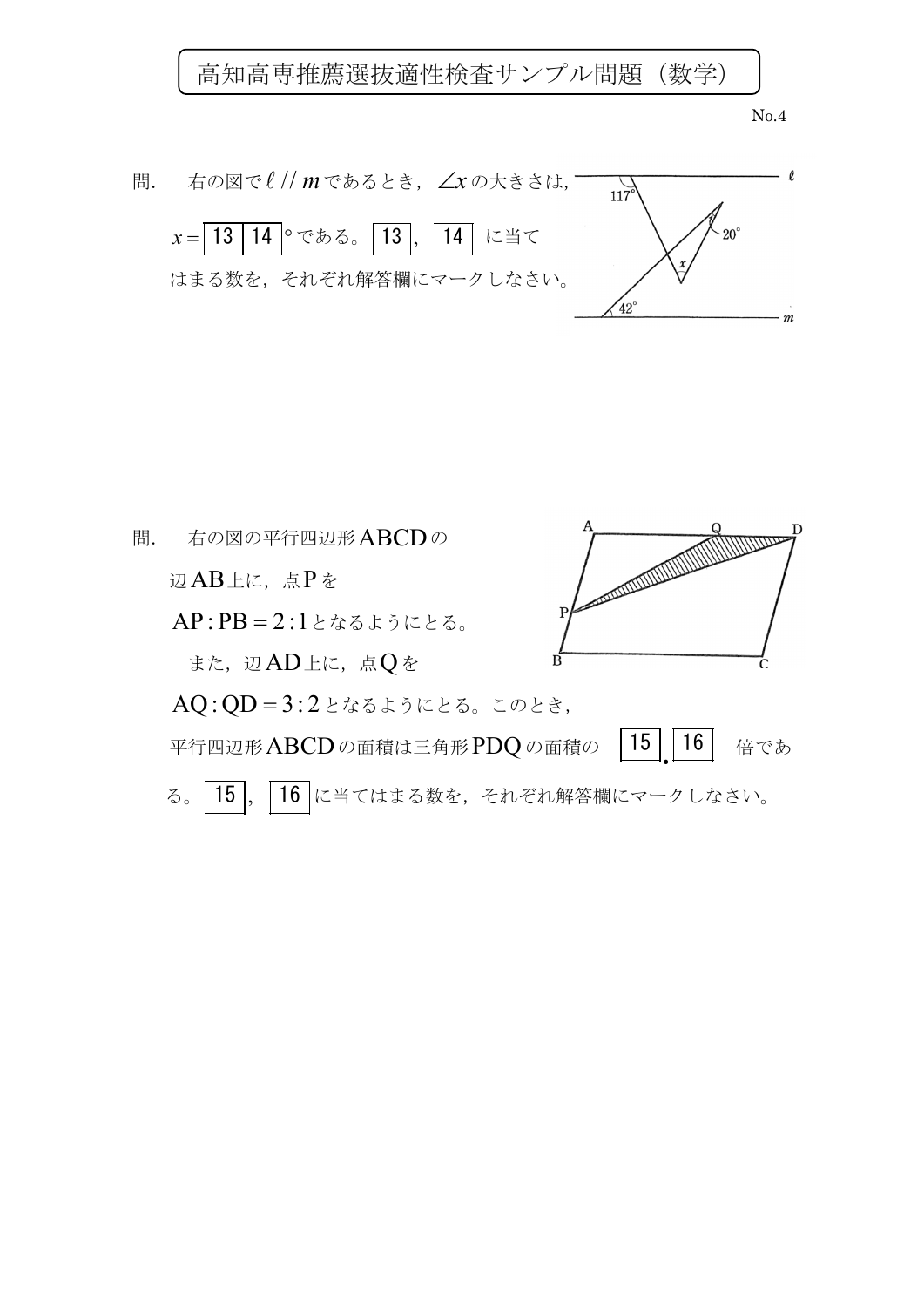No.1

## 問. 次の英文を読んで,以下の設問に答えなさい。

William Kamkwamba lived in a very poor village in Malawi. The village had no electricity and people had to use oil lamps to make light. One day, he saw a picture of a windmill in a book. He thought, "If I build a windmill,  $I\left( \begin{array}{c|c} 17 \end{array} \right)$  use the wind to make electricity at home." He began to collect wood, an old bicycle, bottle caps, and  $( \vert 18 \vert )$  old plastic bottles. When his windmill was finally ready, it was five meters tall and stood next to his house. He climbed to the  $( \vert 19 \vert )$  of the windmill. As it turned, a small light began to shine. It worked! His family had electricity at last. Building a windmill was new to him, but he $(20)$  believed that he could do it. Everybody in his family supported him.

Many people came  $(21)$  ) his windmill and were impressed. He was only fourteen years old and didn't go to school. Just like William, we can change our world. We can do it if we believe  $( |22 | )$  ourselves and try.

- (注)Malawi:マラウイ[\(アフリカ大陸南](https://ja.wikipedia.org/wiki/%E3%82%A2%E3%83%95%E3%83%AA%E3%82%AB%E5%A4%A7%E9%99%B8)東部にある国)electricity:電気 windmill:風車
- 空所( |17 )内に入れるのに最も適切なものを 1~4の中から1つ選び, その番号をマークしなさい。 1. can 2. were 3. wish 4. make
- 空所( |18 )内に入れるのに最も適切なものを 1~4の中から1つ選び, その番号をマークしなさい。

1. some 2. much 3. one 4. a

○ 空所( |19 )内に入れるのに最も適切なものを 1~4の中から1つ選び, その番号をマークしなさい。

1. bottom 2. between 3. top 4. over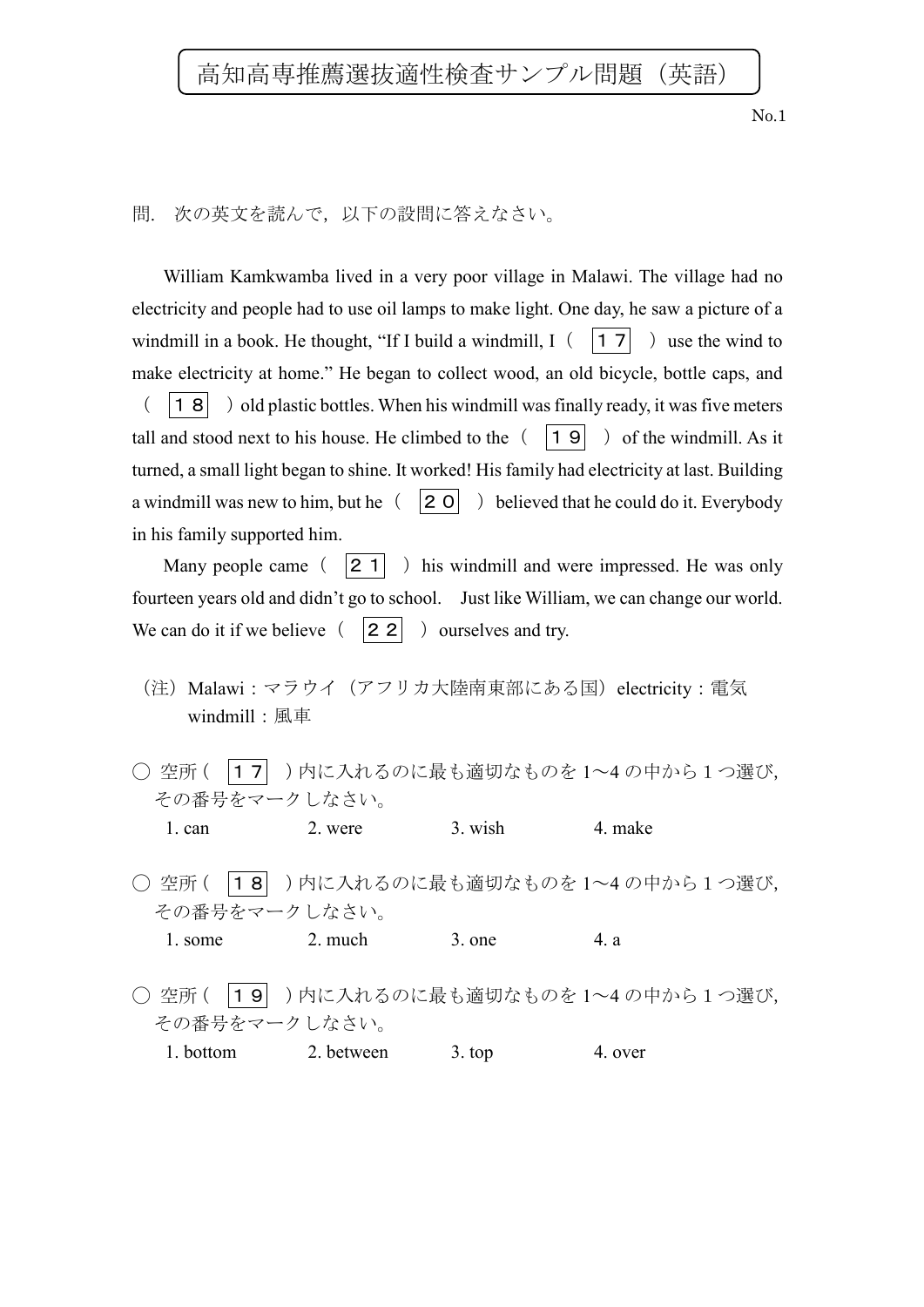No.2

| ○ 空所 (   | 20  )内に入れるのに最も適切なものを1~4の中から1つ選び,                  |                    |                                 |
|----------|---------------------------------------------------|--------------------|---------------------------------|
|          | その番号をマークしなさい。                                     |                    |                                 |
| 1. can   | 2. powerful                                       | 3. strong          | 4. strongly                     |
| ( ) 空所 ( | $ 2 \; 1 $<br>その番号をマークしなさい。                       |                    | )内に入れるのに最も適切なものを1~4の中から1つ選び,    |
| 1. see   | 2. saw                                            | $3. \text{to see}$ | 4. seen                         |
| ○ 空所 (   | 22  )内に入れるのに最も適切なものを1~4の中から1つ選び,<br>その番号をマークしなさい。 |                    |                                 |
| $1.$ on  | 2. at                                             | $3.$ in            | 4. after                        |
| 231      | ークしなさい。                                           |                    | 英文の内容と合うものを次の1~4の中から1つ選び、その番号をマ |

- 1. William wanted to build a windmill so people can use oil lamps.
- 2. William's windmill didn't work but people were impressed.
- 3. William thought he could build a windmill without training.
- 4. William built a windmill when he was fifteen years old.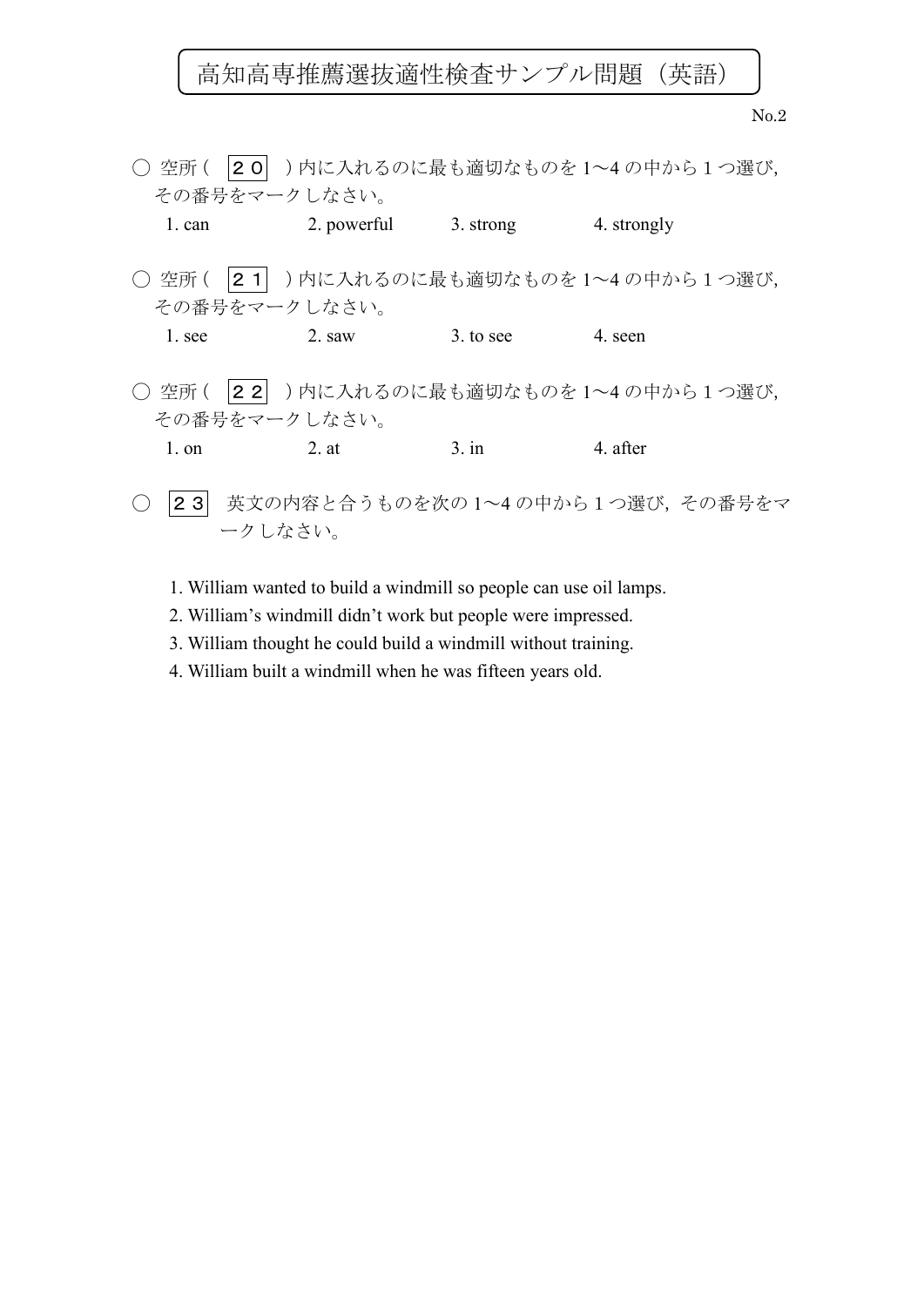No.3

問. 次の各組の英文がほぼ同じ意味を表すように,( A )と( B )に入れ るのに最も適切な組み合わせを 1~4 の中から1つ選び,その番号をマーク しなさい。

 $\bigcirc$  |24| Saki could use the wheelchair  $(A)$ . It was not  $(B)$  for Saki to use the wheelchair. 1. (A) fast (B) faster 2. (A) now (B) later 3. (A) easily (B) difficult 4. (A) first (B) second  $\bigcirc$  25 This tea is (A ) than that coffee. That coffee is  $( \quad B \quad )$  than this tea. 1. (A) hotter (B) cooler 2. (A) more (B) little 3.  $(A)$  fresh  $(B)$  too 4. (A)very (B)or  $\begin{array}{|c|c|c|c|c|c|} \hline 26 & \text{This train} & A \\\hline \end{array}$  arrives on time. This train is  $($  B  $)$  late. 1. (A) can (B) often 2. (A) always (B) never 3. (A) today (B) much 4. (A) twenty minutes (B) sometimes  $\bigcirc$  |2.7| The blue whale is the  $(A)$  animal. No animal is  $( \mathbf{B} )$  than the blue whale. 1.  $(A)$  water  $(B)$  fire 2. (A) favorite (B) like 3. (A) best (B) interesting 4. (A)largest (B)larger  $\bigcirc$  28 Peter (A) baseball. Baseball is (B ) by Peter. 1. (A) watches (B) taught 2. (A) teach (B) had 3. (A) knows (B) can 4. (A) plays (B) played